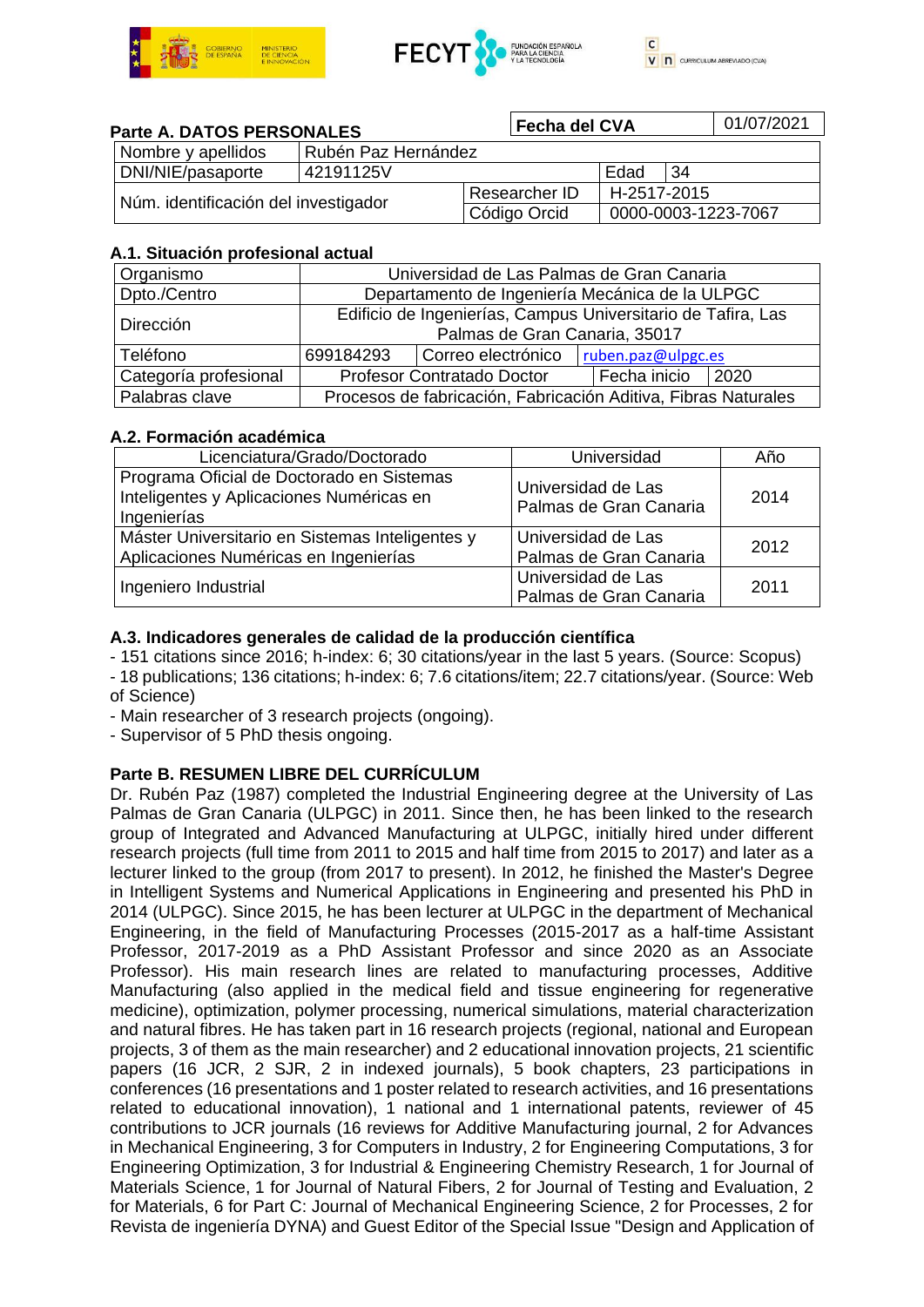



Additive Manufacturing" (Materials, MDPI). He has been supervisor of 35 degree final projects (mainly in the Mechanical Engineering degree and in the Master in Industrial Engineering). He is also the supervisor of 5 PhD thesis currently ongoing.

## **Parte C. MÉRITOS MÁS RELEVANTES**

#### **C.1. Publicaciones**

**1 Scientific paper.** Jacob Abdelfatah-; Rubén Paz-; María Elena-Alemán-Domínguez; Mario Monzón-; Ricardo Donate-; Gabriel Winter-. (2/6). 2021. Experimental Analysis of the Enzymatic Degradation of Polycaprolactone: Microcrystalline Cellulose Composites and Numerical Method for the Prediction of the Degraded Geometry Materials. Multidisciplinary Digital Publishing Institute-MDPI. 14, pp.2460-2460. ISSN 1996-1944.

**2 Scientific paper.** Dragan Kusic-; Uros Bozic-; Mario Monzón-; Rubén Paz-; Pablo Bordón-. (4/5). 2020. Thermal and Mechanical Characterization of Banana Fiber Reinforced Composites for Its Application in Injection Molding Materials. Multidisciplinary Digital Publishing Institute-MDPI. 13, pp.3581-3581. ISSN 1996-1944.

**3 Scientific paper.** Rubén Paz-; Rocío Moriche-; Mario Monzón-; Joshua-García. (1/ 4). 2020. Influence of Manufacturing Parameters and Post Processing on the Electrical Conductivity of Extrusion-Based 3D Printed Nanocomposite Parts Polymers. Multidisciplinary Digital Publishing Institute-MDPI. 12, pp.733-733. ISSN 2073-4360.

**4 Scientific paper.** Zaida Ortega-; Rubén Paz-; Alba Montejo-; Luis Suárez-. (2/ 4). 2020. Mechanical and fire characterization of composite material made of polyethylene matrix and dry chemical powder obtained from end-of-life extinguishers Fire and Materials. Wiley-Blackwell. pp.1-10. ISSN 0308-0501.

**5 Scientific paper.** Rubén Paz-; Mario D.-Monzón. (1/2). 2019. Optimization methodology for the material assignation in bioprinted scaffolds to achieve the desired stiffness over time International Journal for Numerical Methods in Biomedical Engineering. Wiley-Blackwell. e3248. ISSN 2040-7939.

**6 Scientific paper.** Zaida Ortega-; Jessica Castellano-; Luis Suárez-; Rubén Paz-; Noelia Díaz-; Antonio N.-Benítez; María D.-Marrero. (4/7). 2019. Characterization of Agave americana L. plant as potential source of fibres for composites obtaining SN Applied Sciences. Springer. 1, pp.987-987. ISSN 2523-3971, ISSN 2523-3963.

**7 Scientific paper.** Ao Fang-; Zhiyan Hao-; Ling Wang-; Dichen Li-; Jiankang He-; Lin Gao-; Xinggang Mao-; Rubén Paz-. (8/8). 2019. In vitro model of the glial scar International Journal of Bioprinting. 5 (2)-5(2), pp.235-235. ISSN 24248002.

**8 Scientific paper.** Mario D.-Monzón; Rubén Paz-; Martí Verdaguer-; Luis Suárez-; Pere Badalló-; Zaida Ortega-; Noelia Diaz-. (2/7). 2019. Experimental Analysis and Simulation of Novel Technical Textile Reinforced Composite of Banana Fibre Materials. Multidisciplinary Digital Publishing Institute-MDPI. 12, pp.1134-1134. ISSN 1996-1944.

**9 Scientific paper.** Rubén PAZ-; Mario D.-MONZÓN; Philippe BERTRAND-; Alexey SOVA-. (1/4). 2019. Comparison of different cellular structures for the design of selective laser melting parts through the application of a new lightweight parametric optimisation method Journal of Zhejiang University-SCIENCE A. Springer. 20 (2)-20(2), pp.117-132. ISSN 1673-565X.

**10 Scientific paper.** Rubén Paz-; Javier Santamarta-; Mario D.-Monzón; Joshua García-; Eujin Pei-. (1/5). 2018. An analysis of key process parameters for hybrid manufacturing by material extrusion and CNC machining Bio-Design and Manufacturing. Springer. 1, pp.1-8. ISSN 2096-5524.

**11 Scientific paper**. Hernández-Castellano, Pedro-M; Marrero-Alemán, M.-Dolores; Aranda-Loureiro, Ana-M.; Ortega-García, Fernando-; Paz-Hernández,-Rubén; Benítez-Vega, Antonio-N. (5/6). 2017. Development of Interactive Learning Materials in Engineering of Manufacturing Processes Materials Science Forum. 903, pp.63-69. ISSN 1662-9752.

**12 Scientific paper.** Eujin Pei-; Giselle Hsiang-Loh; David Harrison-; Mario Domingo Monzón-Verona; Rubén Paz-. (5/5). 2017. A study of 4D printing and functionally graded additive manufacturing Assembly Automation. Emerald Publishing. 37, pp.147-153. ISSN 0144-5154.

**13 Scientific paper.** Mario Monzón-; Zaida Ortega-; Alba Hernández-; Rubén Paz-; Fernando Ortega-. (4/5). 2017. Anysotropy of Photopolymer Parts Made by Digital Light Processing Materials. Multidisciplinary Digital Publishing Institute-MDPI. 10, pp.64-64. ISSN 1996-1944.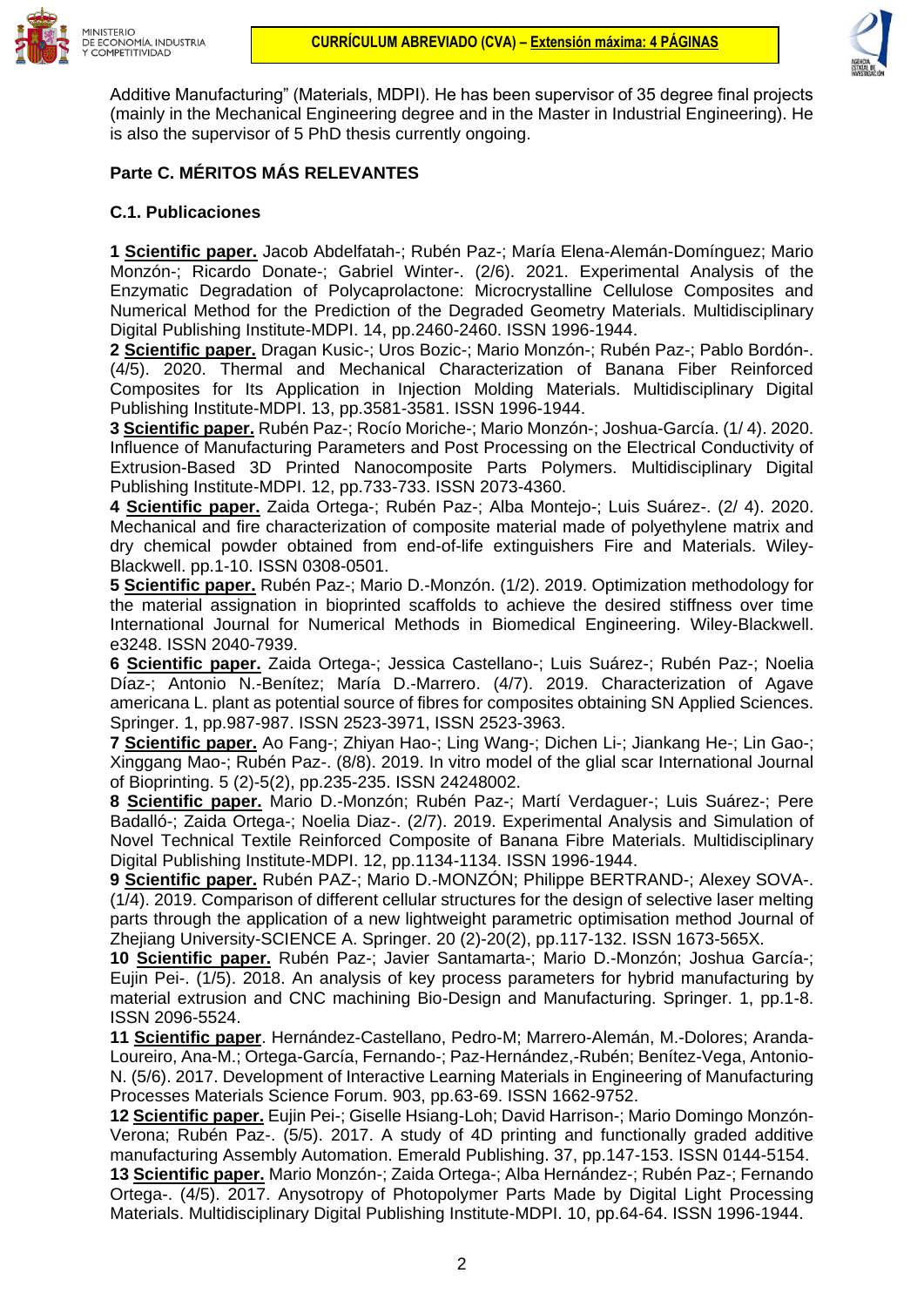



**14 Scientific paper.** Rubén Paz-; Eujin Pei-; Mario Monzón-; Fernando Ortega-; Luis Suárez- . (1/5). 2017. Lightweight parametric design optimization for 4D printed parts Integrated Computer-Aided Engineering. 24, pp.225-240. ISSN 1069-2509.

**15 Scientific paper.** M. D.-Monzón; R. Paz-; E. Pei-; et al; N. Clow-. (2/9). 2017. 4D printing: processability and measurement of recovery force in shape memory polymers The International Journal of Advanced Manufacturing Technology. Springer. 89, pp.1827-1836. ISSN 0268-3768.

**16 Scientific paper.** Rubén Paz-; Mario Domingo-Monzón; Begoña González-; Eujin Pei-; Gabriel Winter-; Fernando Ortega-. (1/6). 2016. Lightweight parametric optimisation method for cellular structures in additive manufactured parts International Journal for Simulation and Multidisciplinary Design Optimization. EDP Sciences. 7, pp.A6-A6.

**17 Scientific paper.** Rubén Paz-; Mario D.-Monzón; Antonio N.-Benítez; Begoña González-. (1/4). 2016. New Lightweight Optimisation Method Applied in Parts Made by Selective Laser Sintering and Polyjet Technologies International Journal of Computer Integrated Manufacturing. Taylor & Francis. 29 (4)-29(4), pp.462-472. ISSN 0951-192X.

**18 Scientific paper.** M. D.-Monzón; N. Diaz-; Z. Ortega-; R.-Paz; F. Ortega-; A. N.-Benítez. (4/6). 2016. Nickel-copper electroforming process applied to rotational mould starting from additive manufacturing Transactions of the IMF: The International Journal of Surface Engineering and Coatings. Taylor & Francis. 94 (3)-94(3), pp.120-126. ISSN 0020-2967.

**19 Scientific paper.** Zaida Ortega-; Moisés Morón-; Mario D.-Monzón; Pere Badalló-; Rubén Paz-. (5/5). 2016. Production of Banana Fiber Yarns for Technical Textile Reinforced Composites Materials. Multidisciplinary Digital Publishing Institute-MDPI. 9, pp.370-370. ISSN 1996-1944.

**20 Scientific paper.** Mario D.-Monzon; Rubén Paz-; Fernando Ortega-; Jose A.-Chapela; Claudio Conde-. (2/5). 2015. Process for reinforcing SLS parts by epoxy resin Rapid Prototyping Journal. Emerald Publishing. 21 (3)-21(3), pp.322-328. ISSN 1355-2546.

**21 Scientific paper.** Pablo Bordón-; Rubén Paz-; Carolina Peñalva-; Gisela Vega-; Mario Monzón-; Lidia García-. (2/6). Biodegradable Polymer Compounds Reinforced with Banana Fiber for the Production of Protective Bags for Banana Fruits in the Context of Circular Economy Agronomy. Multidisciplinary Digital Publishing Institute-MDPI. 11(2)-11(2), pp.242- 242. ISSN 2073-4395.

**22 Book chapter.** Asunción Martínez-García-; Mario Monzón-; Rubén Paz-. (3/3). 2021. Standards for additive manufacturing technologies: structure and impact. Handbooks in Advanced Manufacturing, Additive Manufacturing. Elsevier. 12, pp.395-408. ISBN 9780128184110.

**23 Book chapter.** Rubén Paz-; Mario Monzón-; Gisela Vega-; Noelia Díaz-; David Pestana-. (1/5). 2020. Use of Banana Crop Wastes to Develop Products in the Aquaculture and Plastic Sectors Agricultural, Forestry and Bioindustry Biotechnology and Biodiscovery. Springer. pp.259-270. ISBN 978-3-030-51357-3.

**24 Book chapter.** Pedro Manuel-Hernández-Castellano; María Dolores-Marrero-Alemán; Rubén Paz-Hernández-; Pablo Rubén-Bordón-Pérez; Luis Adargoma-Suárez-García; Antonio Nizardo-Benítez-Vega. (3/6). 2019. Adaptive Learning Using Interactive Training Material Innovative Trends in Flipped Teaching and Adaptive Learning. IGI Global. pp.162-184. ISSN 2326-8905.

**25 Book chapter.** Mario Monzón-; Rubén Paz-; Zaida Ortega-; Noelia Díaz-. (2/4). 2019. Knowledge Transfer and Standards Needs in Additive Manufacturing Additive Manufacturing - Developments in Training and Education. Springer. pp.1-13. ISBN 978-3-319-76083-4.

**26 Book chapter.** Zaida Ortega-; Mario Monzón-; Rubén Paz-; Luis Suárez-; Moisés Morón-; Mark McCourt-. (3/6). 2017. Banana Fiber Processing for the Production of Technical Textiles to Reinforce Polymeric Matrices Sustainable Design and Manufacturing. Springer. pp.452-459. ISBN 978-3-319-57078-5.

**27 Book chapter.** Rubén Paz-; Mario Monzón-; Begoña González-; Gabriel Winter-; Fernando Ortega-. (1/5). 2015. Lightweight Optimization for Additive Manufacturing Parts Based on Genetic Algorithms, Metamodels and Finite Element Analysis Evolutionary Algorithms and Metaheuristics in Civil Engineering and Construction Management. Springer. 39, pp.67-82. ISBN 978-3-319-20405-5.

# **C.2. Proyectos**